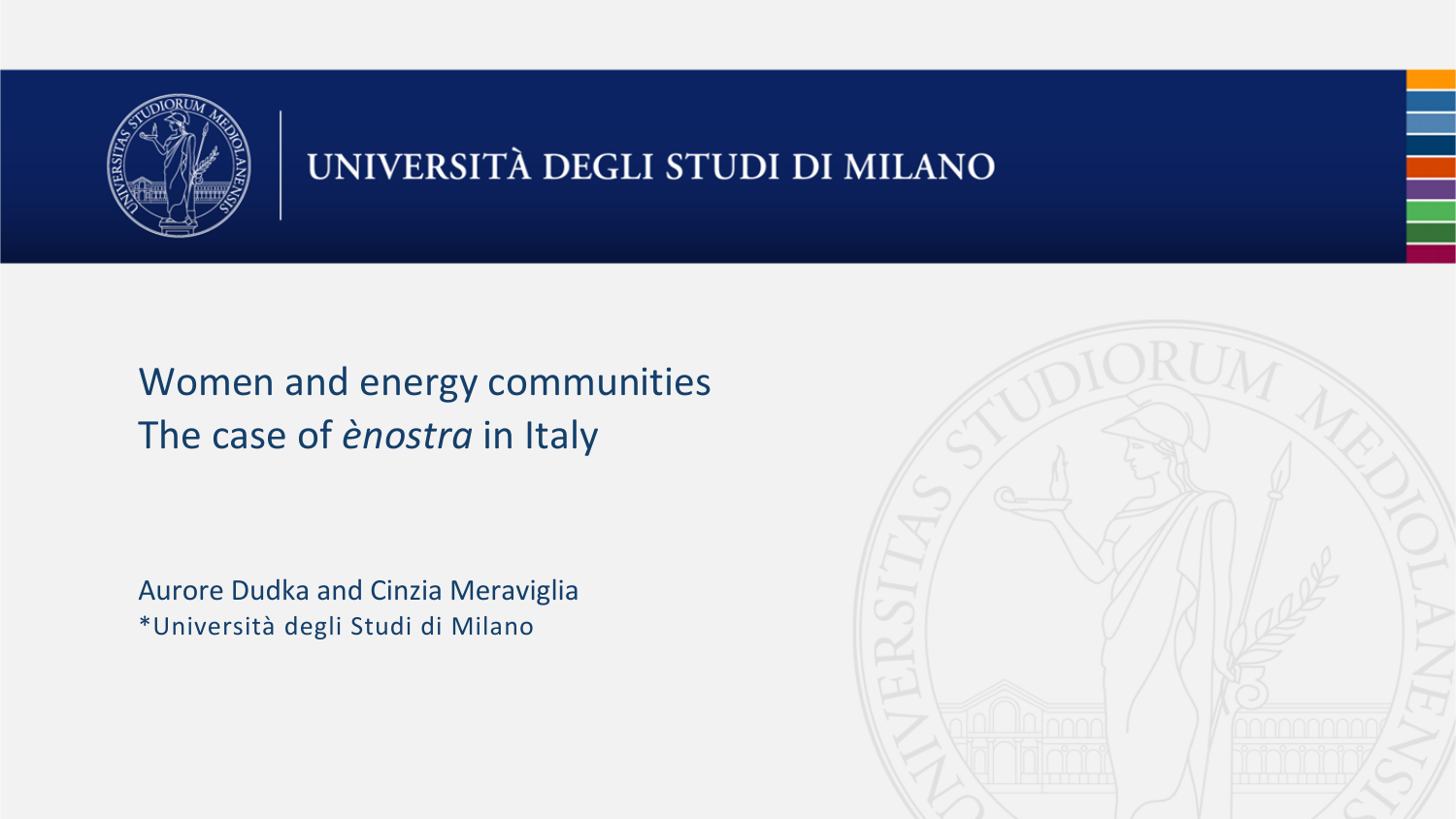# Contribution of our research project

- Assessing the role of women and their views in energy communities, still understudied in the literature, despite the fact that energy is a male-dominated field.
- Adopting a critical approach of the IAD (Brisbois 2019; Ostrom 2011; Brisbois 2019; F. D. Cleaver and De Koning 2015) to fill the gap in the literature showing how collective actions initiatives can address social inequality
- Achieving a better understanding of barriers that can hinder women's participation in the energy transition, and how it is possible to foster it (Clancy 2017)
- Putting an emphasis on gender dynamics in energy communities to better understand which direction is going to take the energetic transition (Agrawal, 003; Allen 2019)

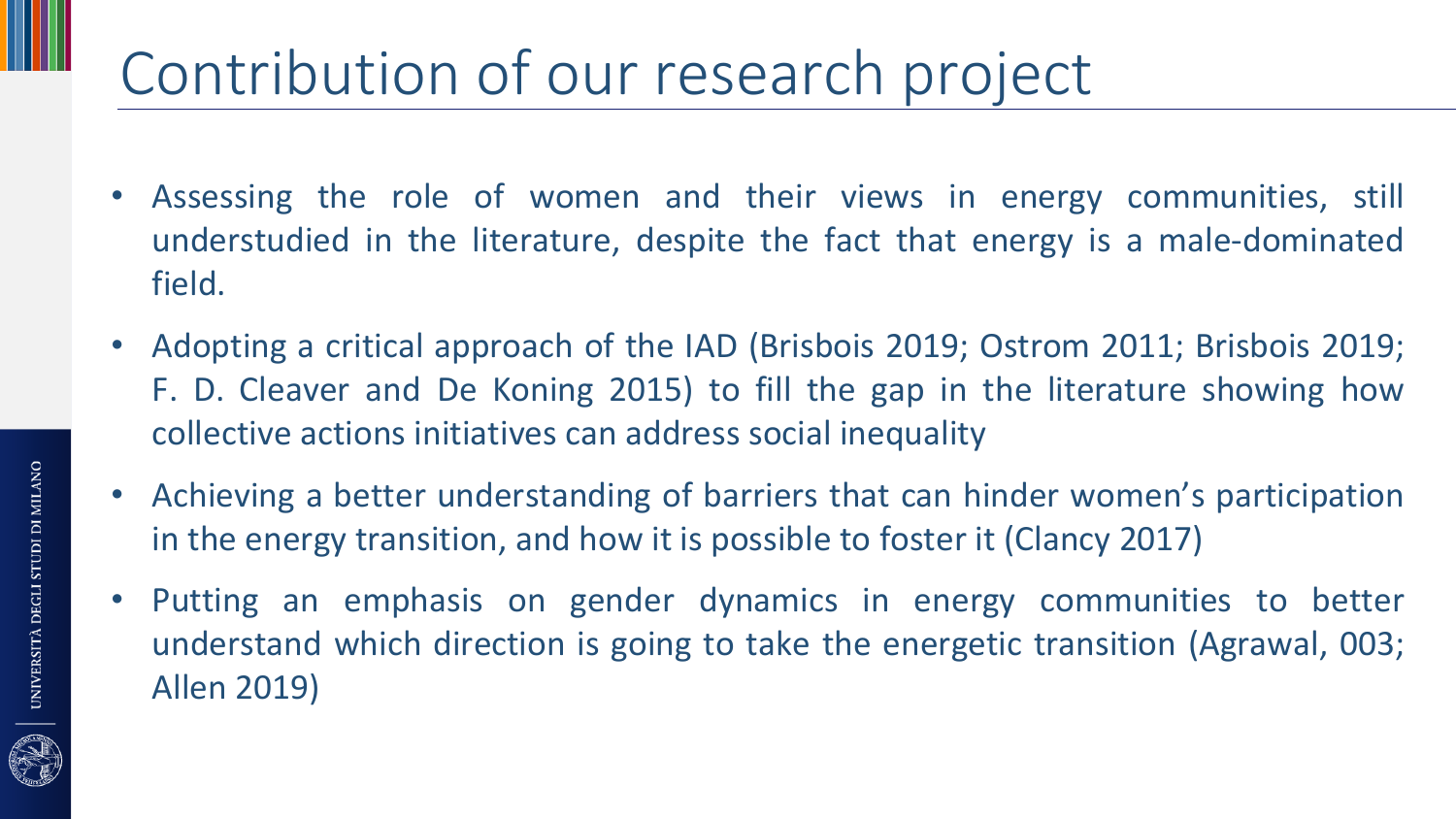# The problem (1)

- The energy world is largely dominated by men: 78% of the technical posts in energy field are held by men, while women work usually in administrative positions with limited decision-making power (EIGE 2012; Pearl‐Martinez 2015; Sustainlabour 2013).
	- This can be viewed as a consequence of the well-known gender imbalance in the enrolment and graduation in the STEM fields of study (Lindahl 2007; Kearney and YourLife 2017; UNESCO, 2017).
- However, participation in energy communities does not require specific (technical) skills, while being relevant *per se* on the social level, which should help to promote gender diversity (Łapniewska 2019) .
- Indeed, energy communities, considered as a form of collective action, have been strongly associated to the idea of energy democracy and energy justice, and thus inclusivity (Carrilho da Graça and Gomes 2016 ; Sovacool and Dworkin 2015 ; Stephens 2019; Strachan et al. 2015).

UNIVERSITÀ DEGLI STUDI DI MILANO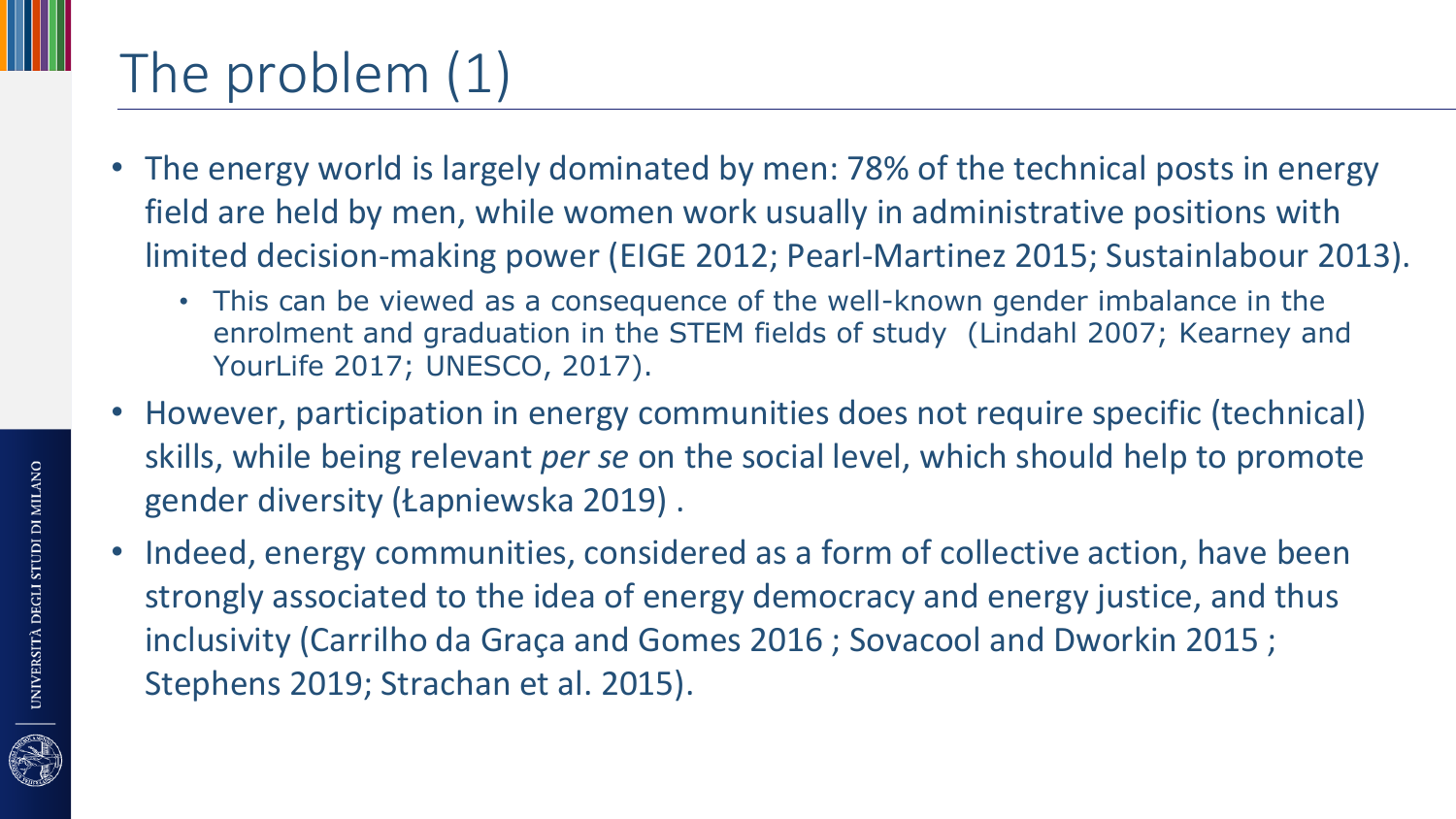# The problem (2)

- As a consequence and in principle, energy communities should welcome and foster women's participation in the energy world (Allen et al. 2019; Smith et al. 2016; Stephens 2019; Wyse and Hoicka 2019).
- However, this is far from being achieved, with women being largely underrepresented in energy communities (Fraune 2015; Łapniewska 2019), which raised some questions concerning women's inclusion in this field (Clancy et.al 2017; Fraune 2015; Łapniewska 2019; Lieu et.al 2020) as:

Why women are still underrepresented? What hinders their representation? Why is it important having women's perspective in energy transition? How can we foster their participation?

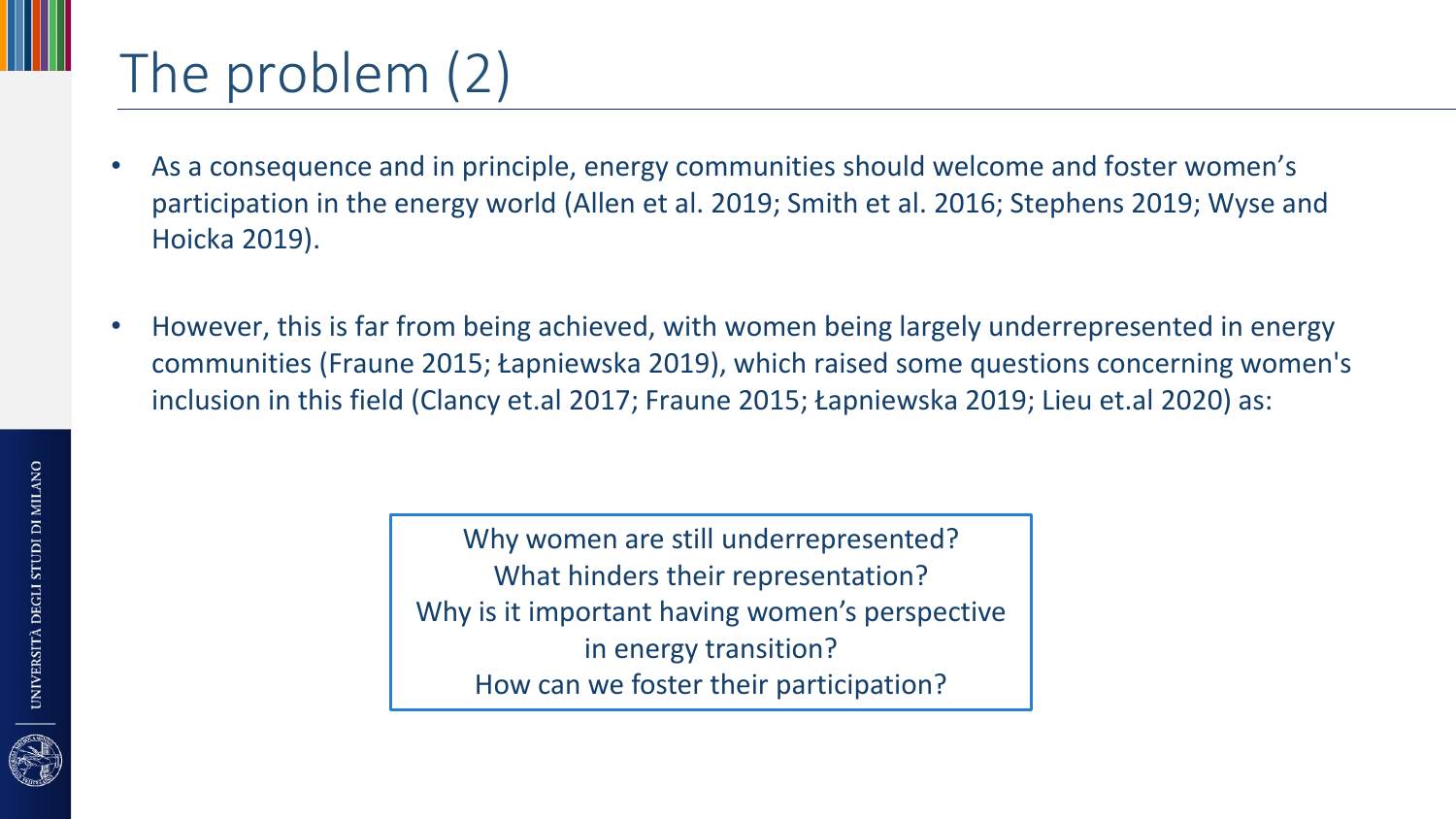#### Theorical framework

• To address this issue, we use the Ostrom' Institutional analysis and development framework (IAD) framework, while adding a critical perspective (Brisbois 2019; Greenwood et al. 2010; Berg Johansen and Waldorff 2015) by analysing through the gender lens (Pandolfelli et al 2007) how far collective actions initiative in the energy field have been inclusive towards women.



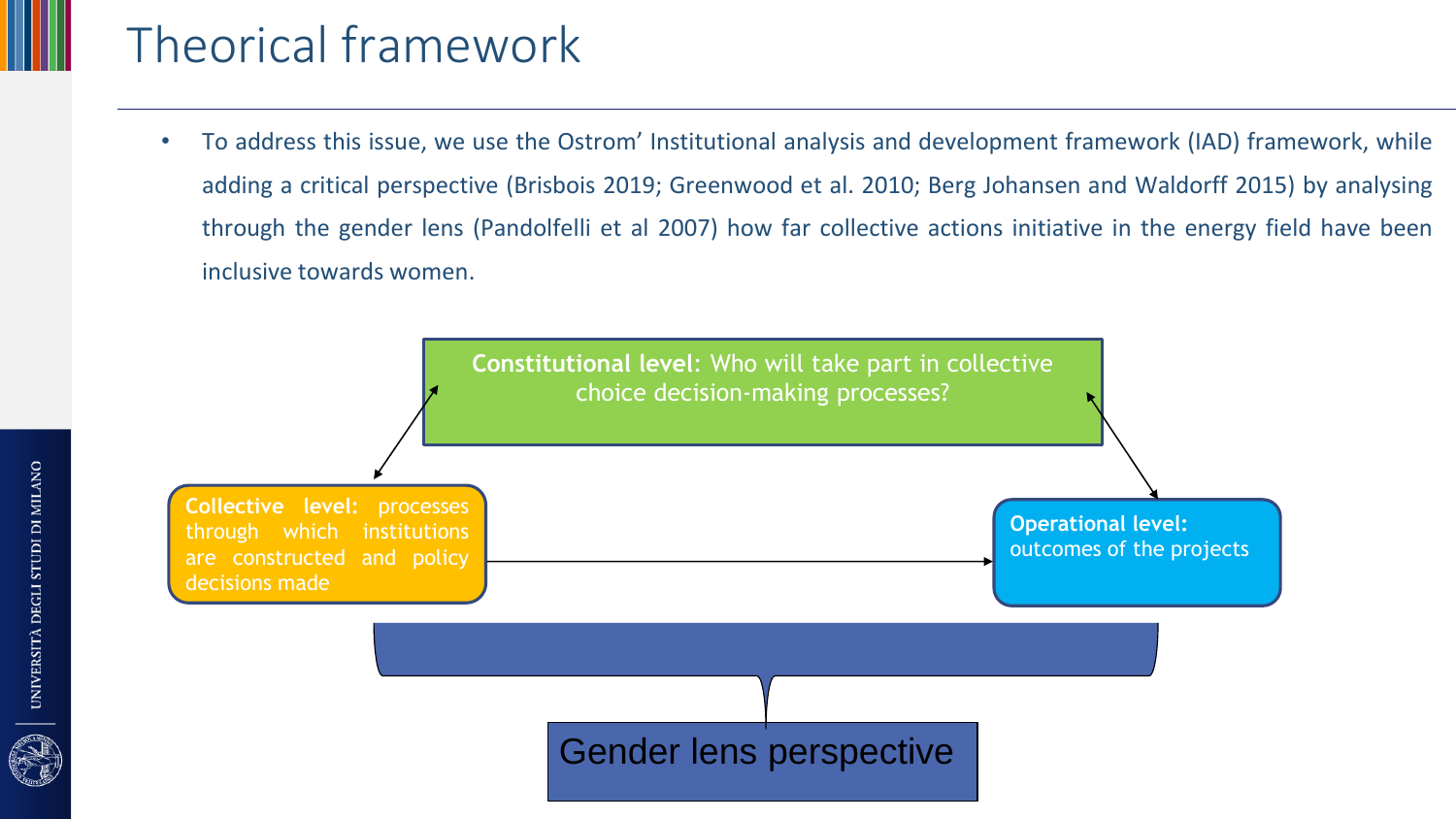#### Main research questions

- RQ1: Which barriers hinder women's participation in energy communities?
- RQ2: Does it make any difference having women participating in the decision making process in energy communities?
- RQ3: How can women in energy communities help fostering the energy transition in their family? Operational level
- RQ4: Can role modelling help fostering the energy  $\longrightarrow$  Constitutional/collective/ operational level transition?



Constitutional and collective level

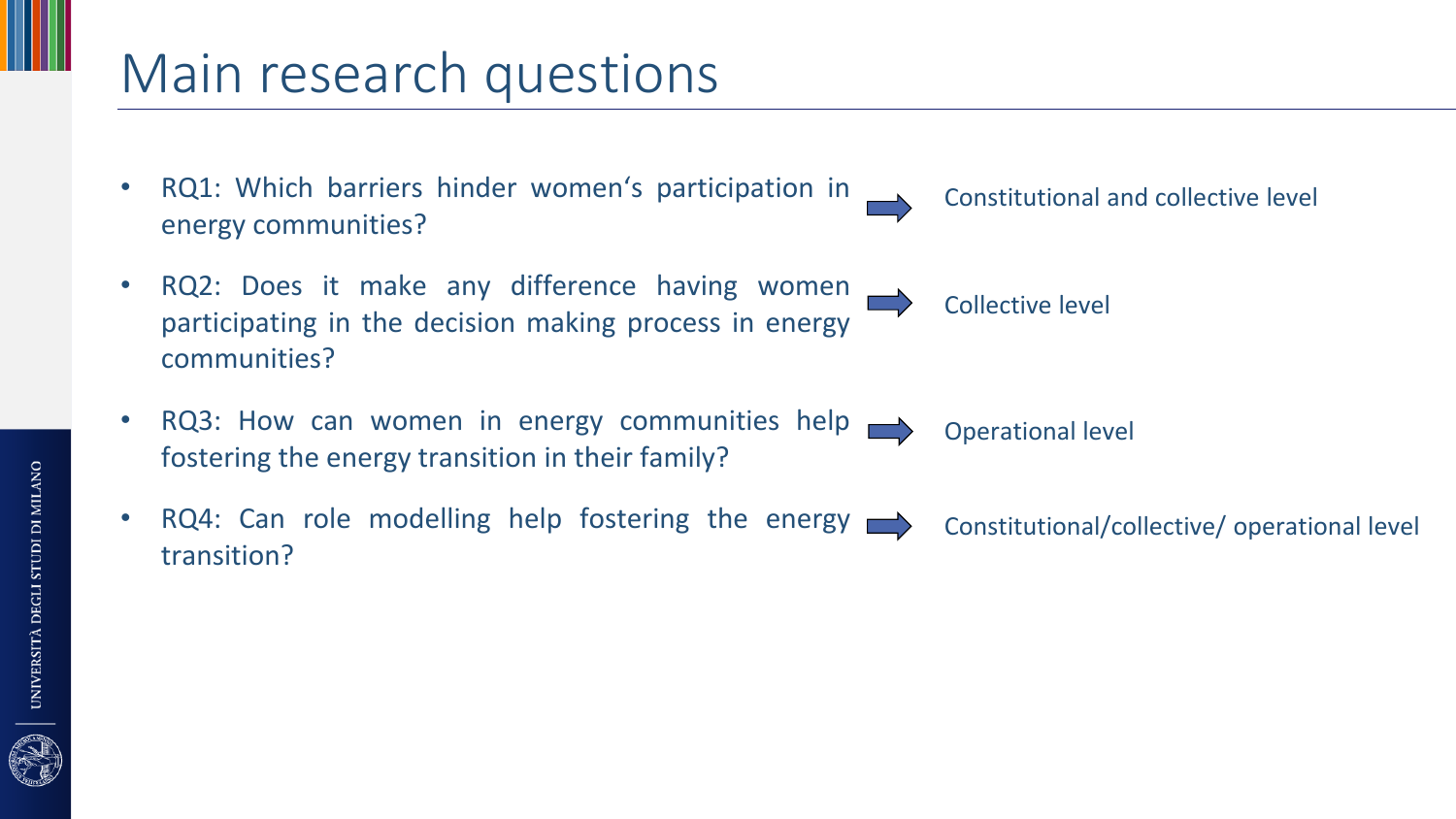#### A case study

- Research on the Italian situation as regards energy communities is scarce, therefore choosing an Italian case study increases our knowledge in this field
- Italy is one of the most gender-stereotyped countries in European Union and can exacerbate the difficulties for women (Special Eurobarometer 465 2017)



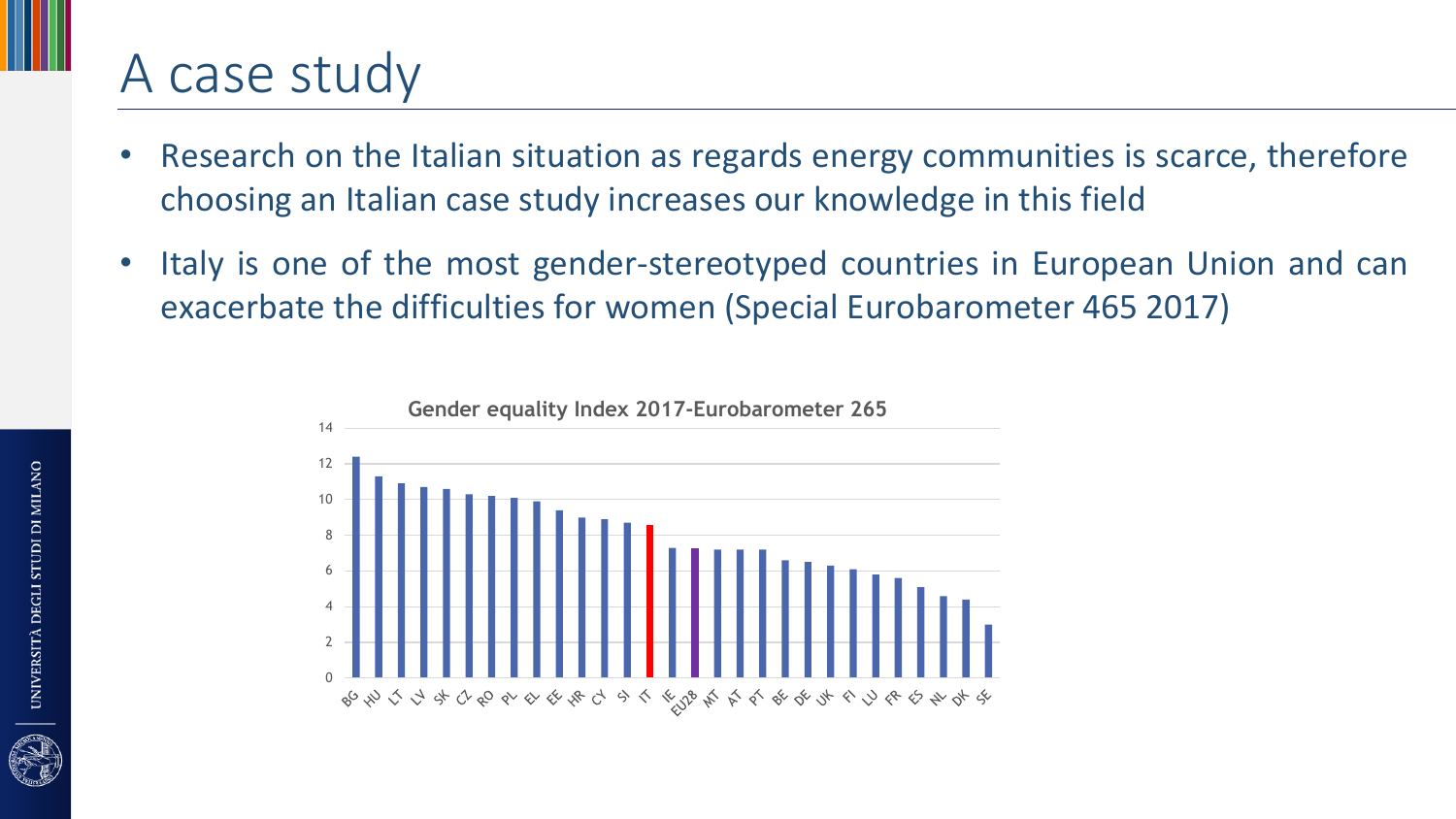#### A case study

- *ènostra*, being an Italian energy cooperative, has two interesting characteristics which help to better understand women's challenges in the energy communities field:
	- It is the biggest energy community in Italy: as of 31/12/2020, it has 7107 physical shareholders, where 4280 shareholders (60%) are men, 2827 are women (40%).
	- It is one of the few cooperatives in the European Union led by a woman, and the only one in Italy





 $Men$  Women

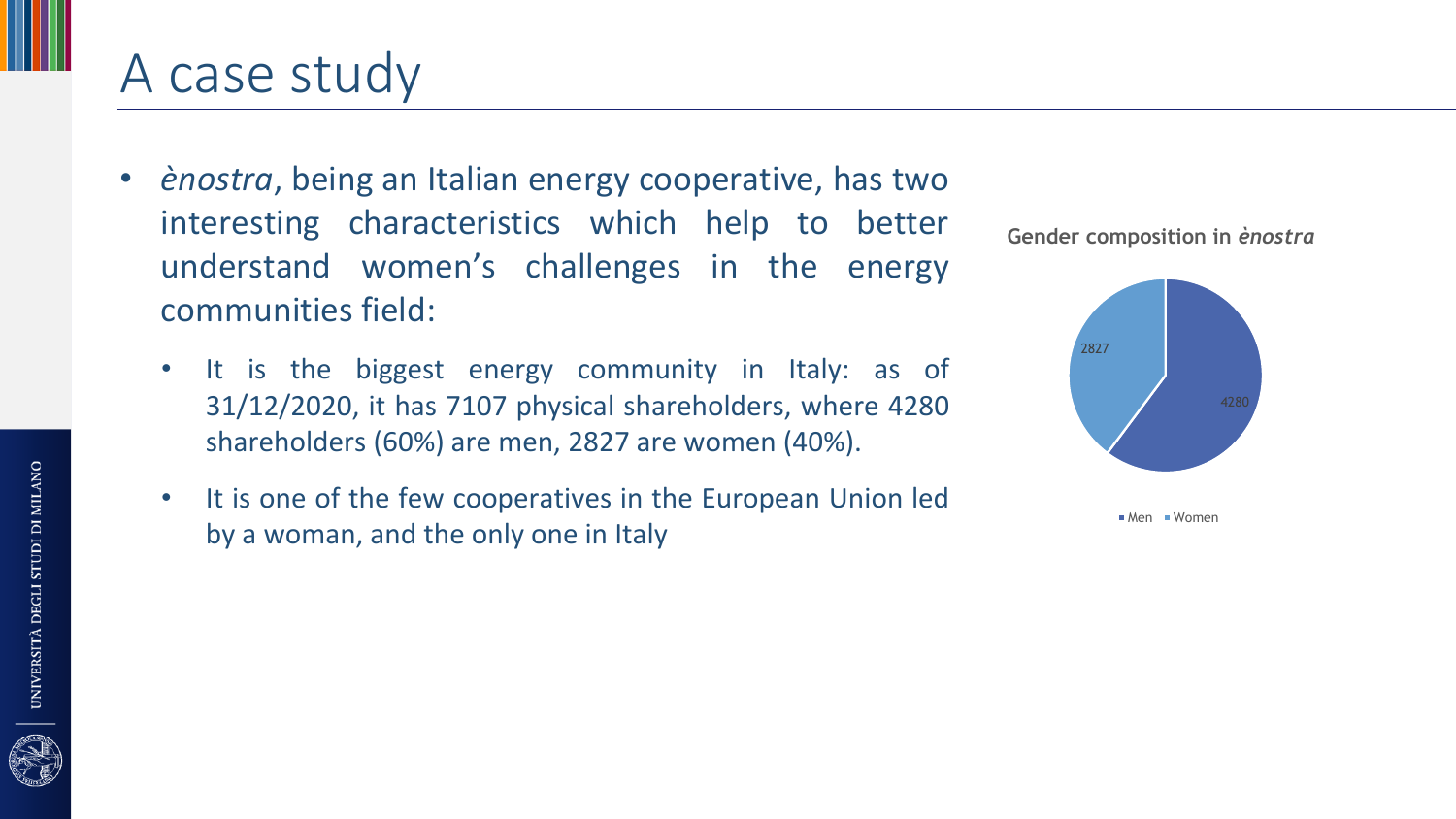#### Data

- We ran an online survey among *ènostra* shareholders between the 28<sup>th</sup> October and 27th November
	- The survey was announced in the newsletter of October, that the cooperative sent to all shareholders whose email address was known (5638 mail addresses, 80% of the total shareholders). The survey was available for one month, with a recall.
	- 40% of the receivers (2255 over 5638) read the message with which the link to the survey was distributed
	- Since the email address belongs to the household member who applied for membership, in order to avoid possible gender biases we asked the receiver to pass the invitation to fill the survey in to the household member who first had the idea of joining *énostra*
	- 298 people filled in the questionnaire completely, which represent 13% of those who read the email message – in line with the average response rate in the case of an online study without incentive (14%) (LaRose and Thays 2014).

UNIVERSITÀ DEGLI STUDI DI MILANO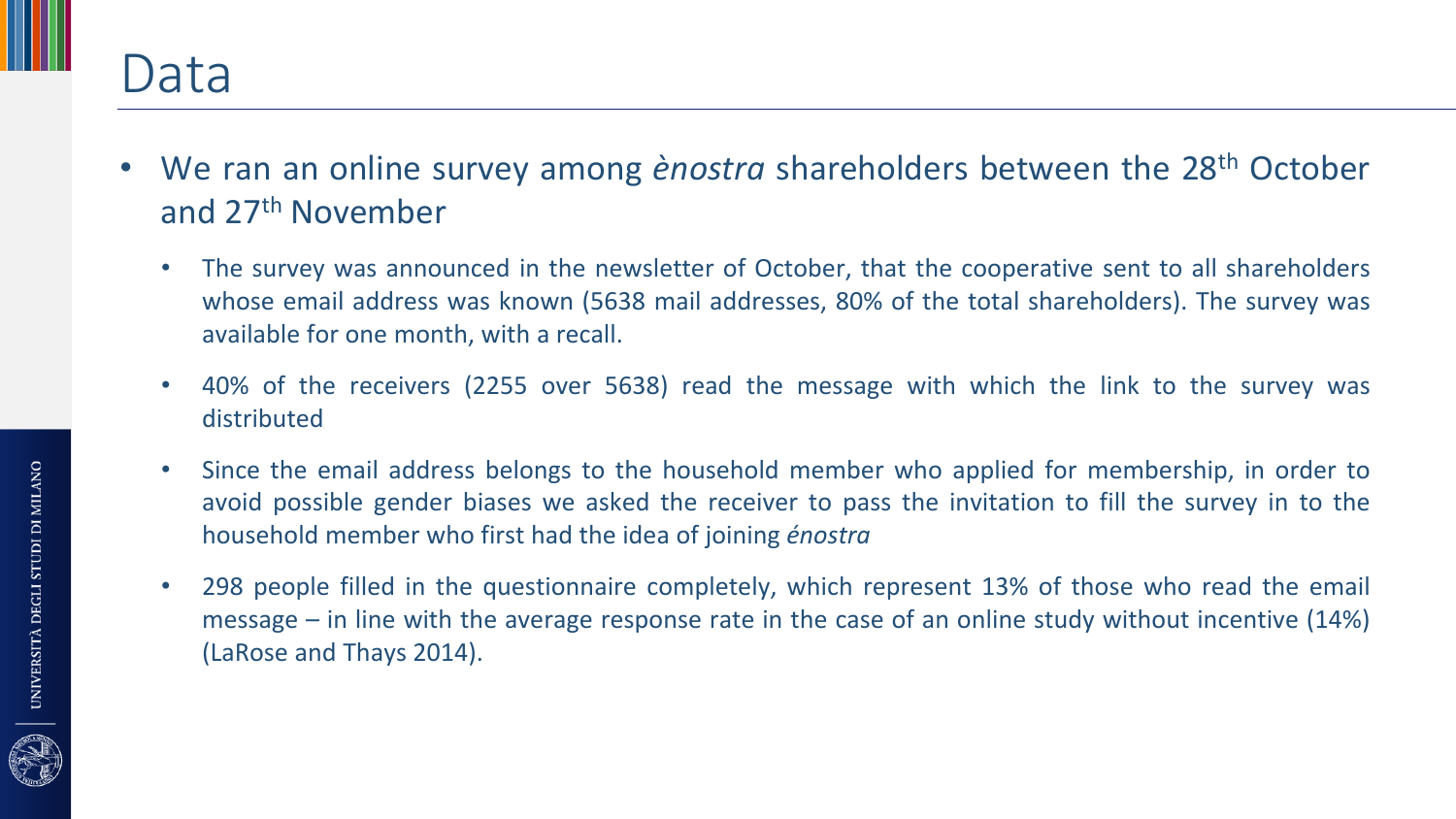## Preliminary results

- In the following we will be illustrating the results of the very first analyses on our dataset, which is very rich
- We will not address all research questions, however setting the ground for answering them

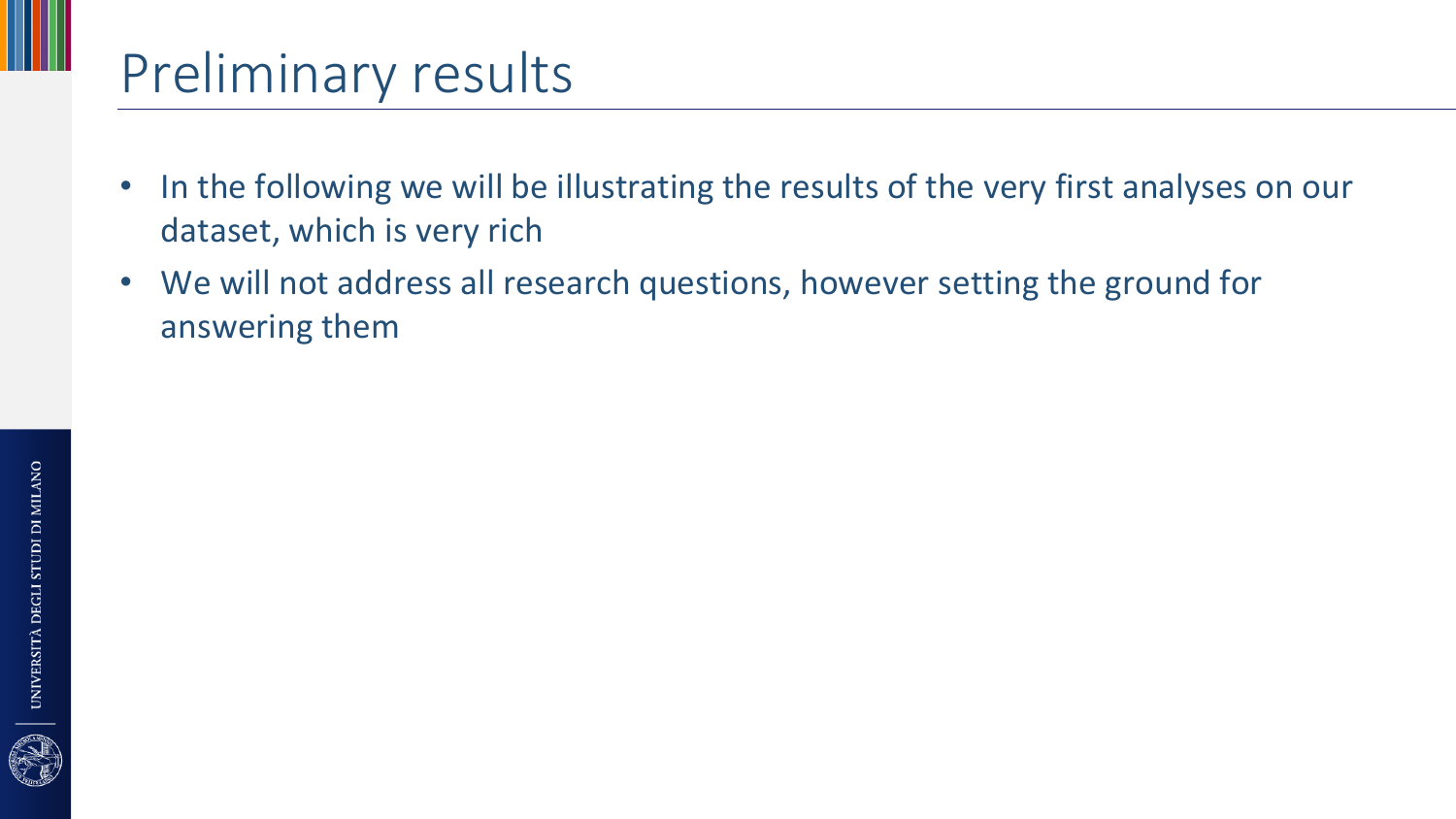## Description of the sample

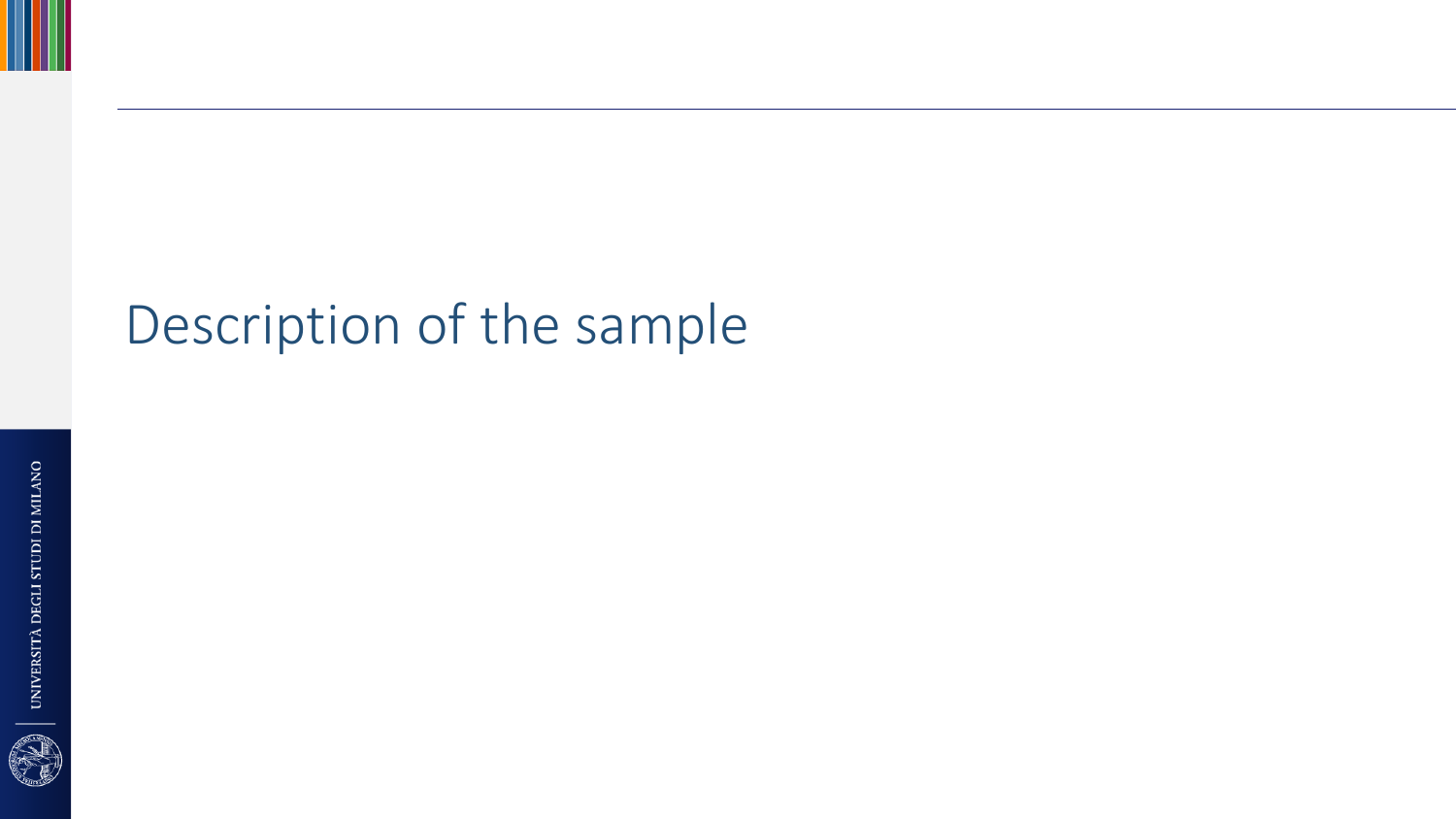## The sample composition



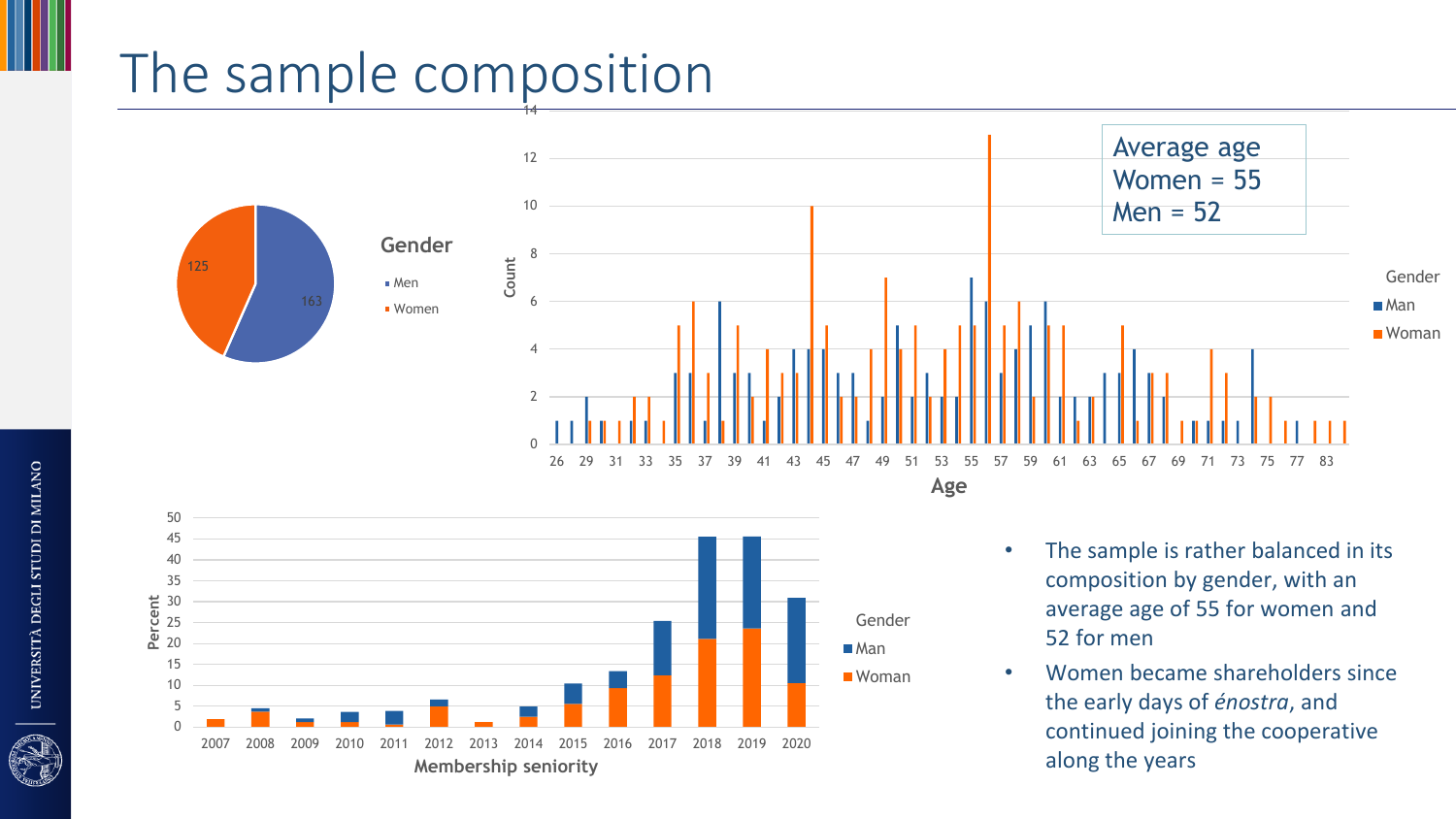#### Joining the cooperative



 $\blacksquare$  Women  $\blacksquare$  Men

• Among our respondents, women are more often than men both financing members ("socio sovventore") and cooperative members ("socio cooperatore")

- In our sample, the decision to join the cooperative are men in 56% of the cases
- Before joining *ènostra*, 40% of our respondents were members of an NGO (Greenpeace, LIPU, WWF, Legambiente, among others), men more often than women  $(43\% \text{ vs. } 36\%)$



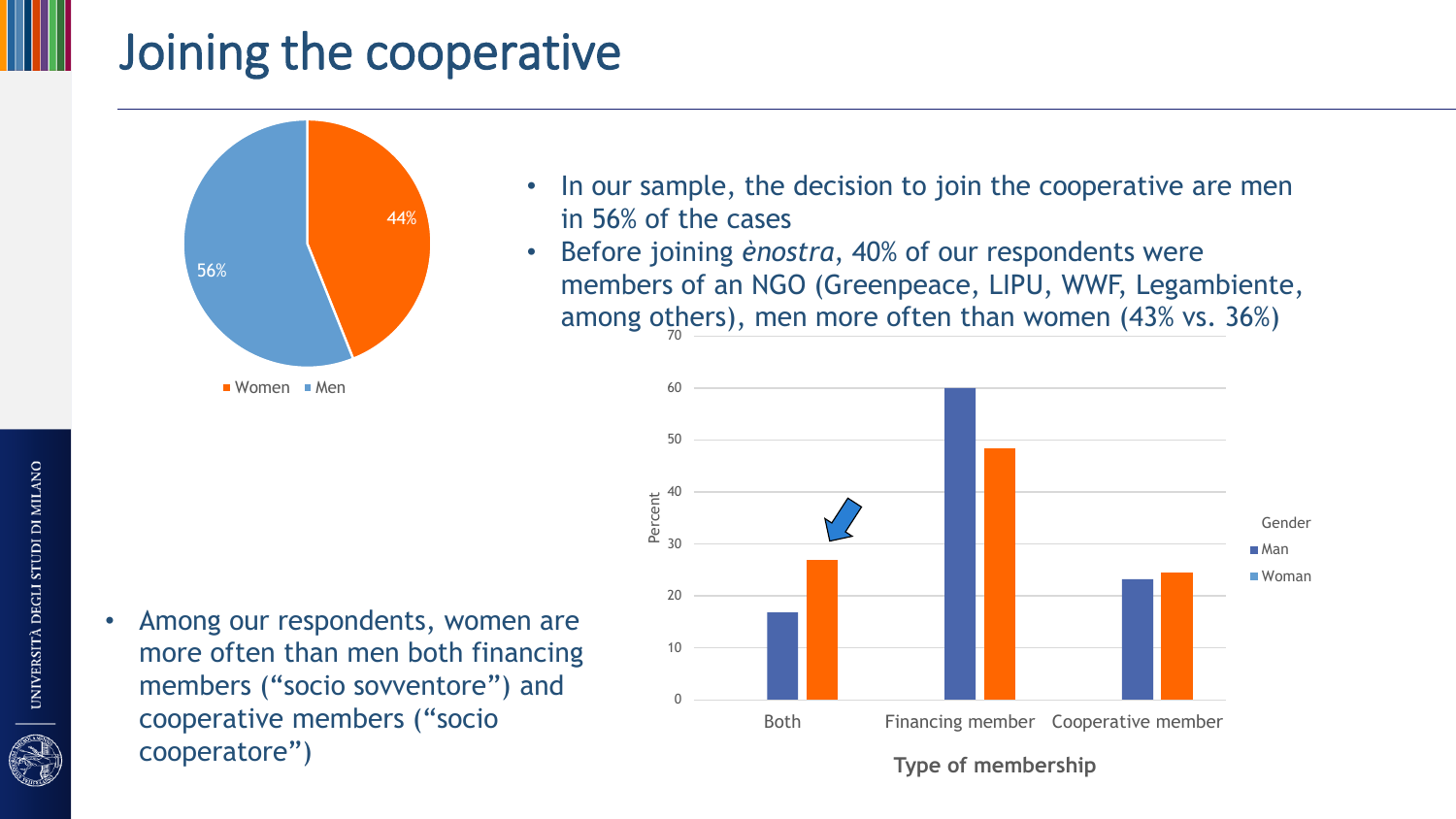## Education & field of study



- Our respondents are rather highly educated, with men more often holding a tertiary degree than women
- Also, men are more likely than women to have taken energyrelated courses in their educational career, although the difference is not statistically significant

#### **Probability of having studied energy-related issues, by gender**



Probabilities from a logit model with field of study as dependent and age, gender, educational level and membership seniority as independent variables (LR chisq (8) = 25.21, p=0.0014)

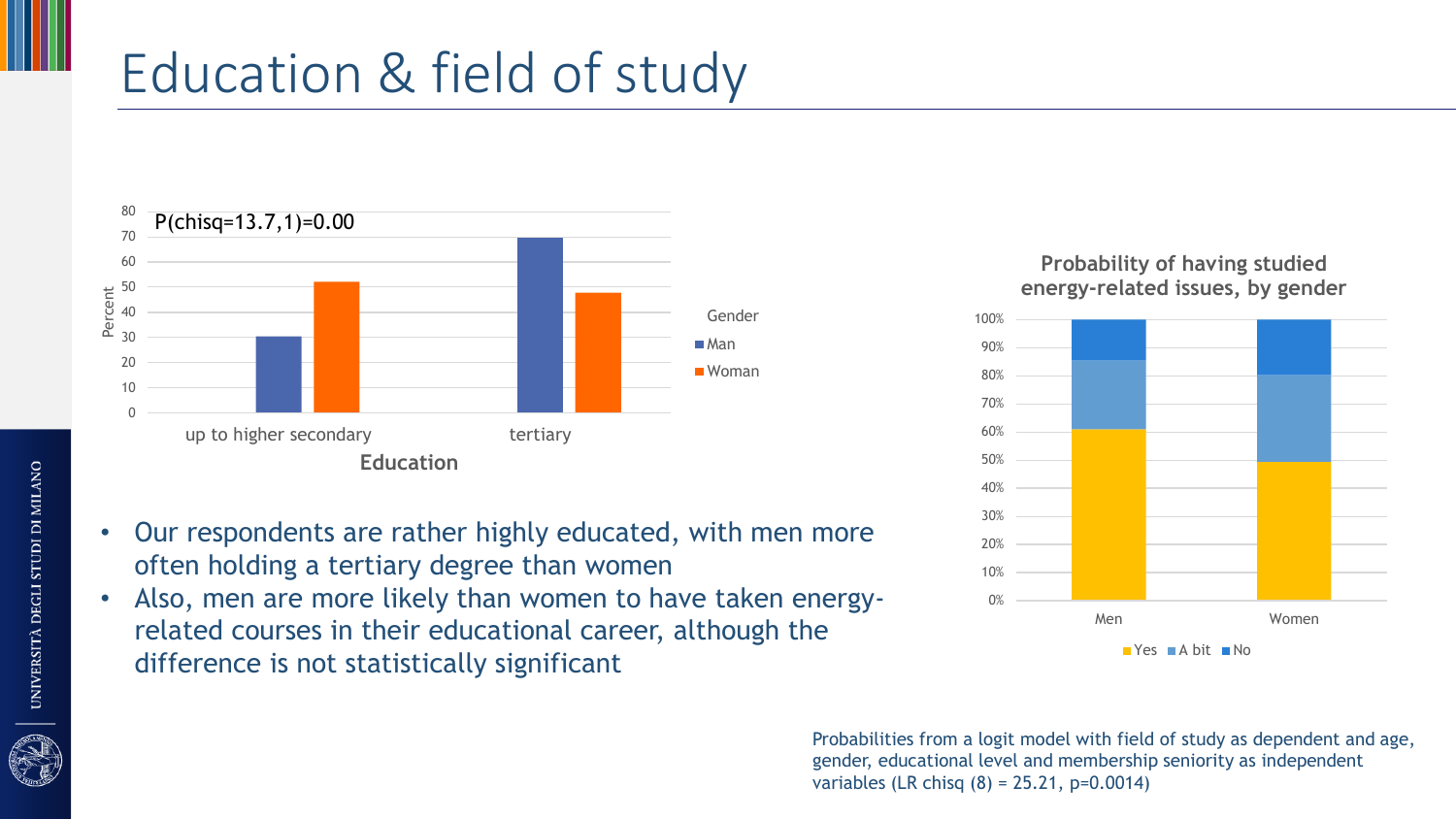## Descriptive results

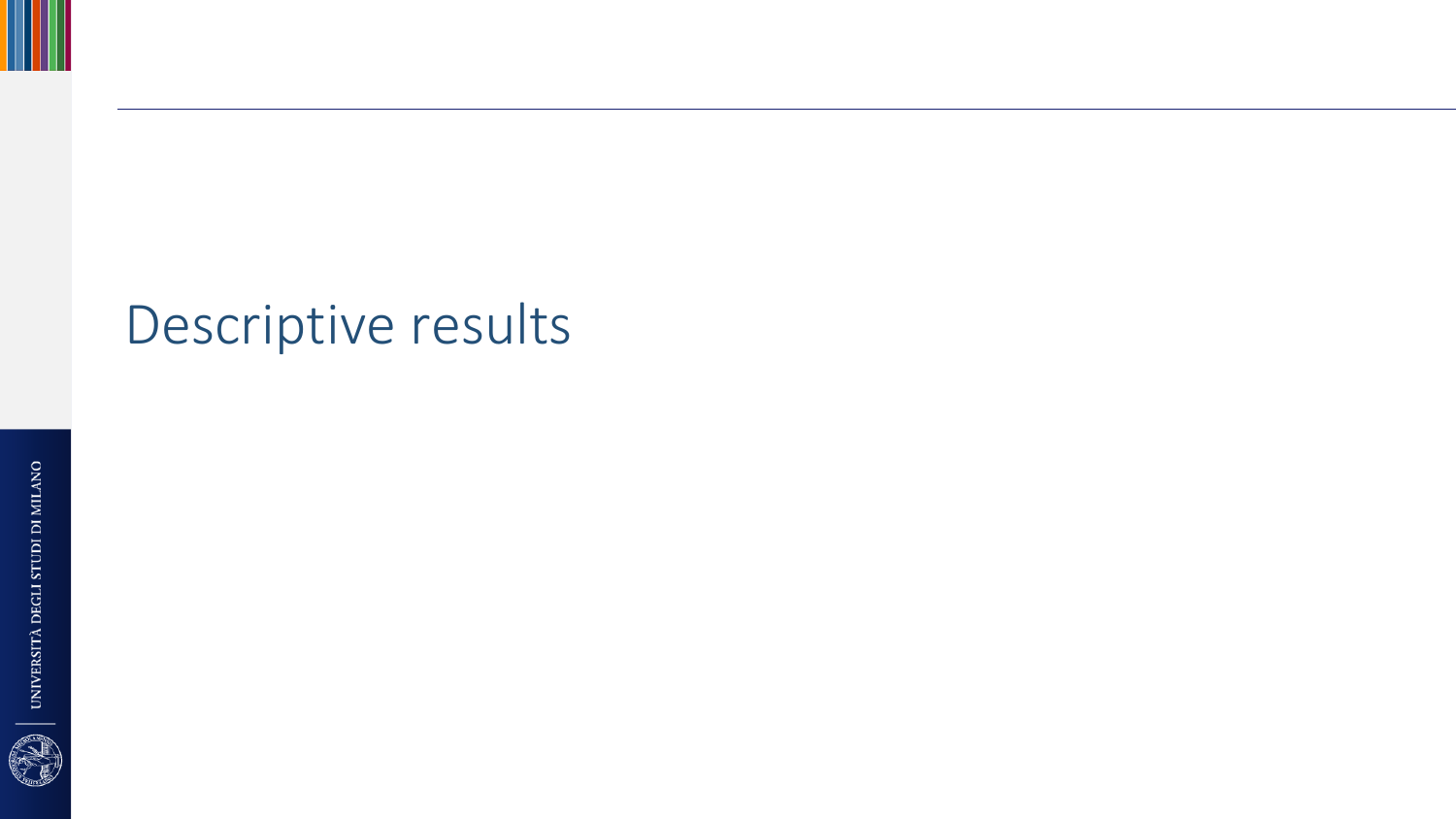#### Gender and motivation for membership



**Men Women** 

- Women and men both share a strong focus on environmental and social dimensions of the project, while the profit they could make with their investment is less important, or not important at all
- The economic impact of energy communities, such as local development and job creation, is also pretty important for *ènostra* members, again for men and women alike

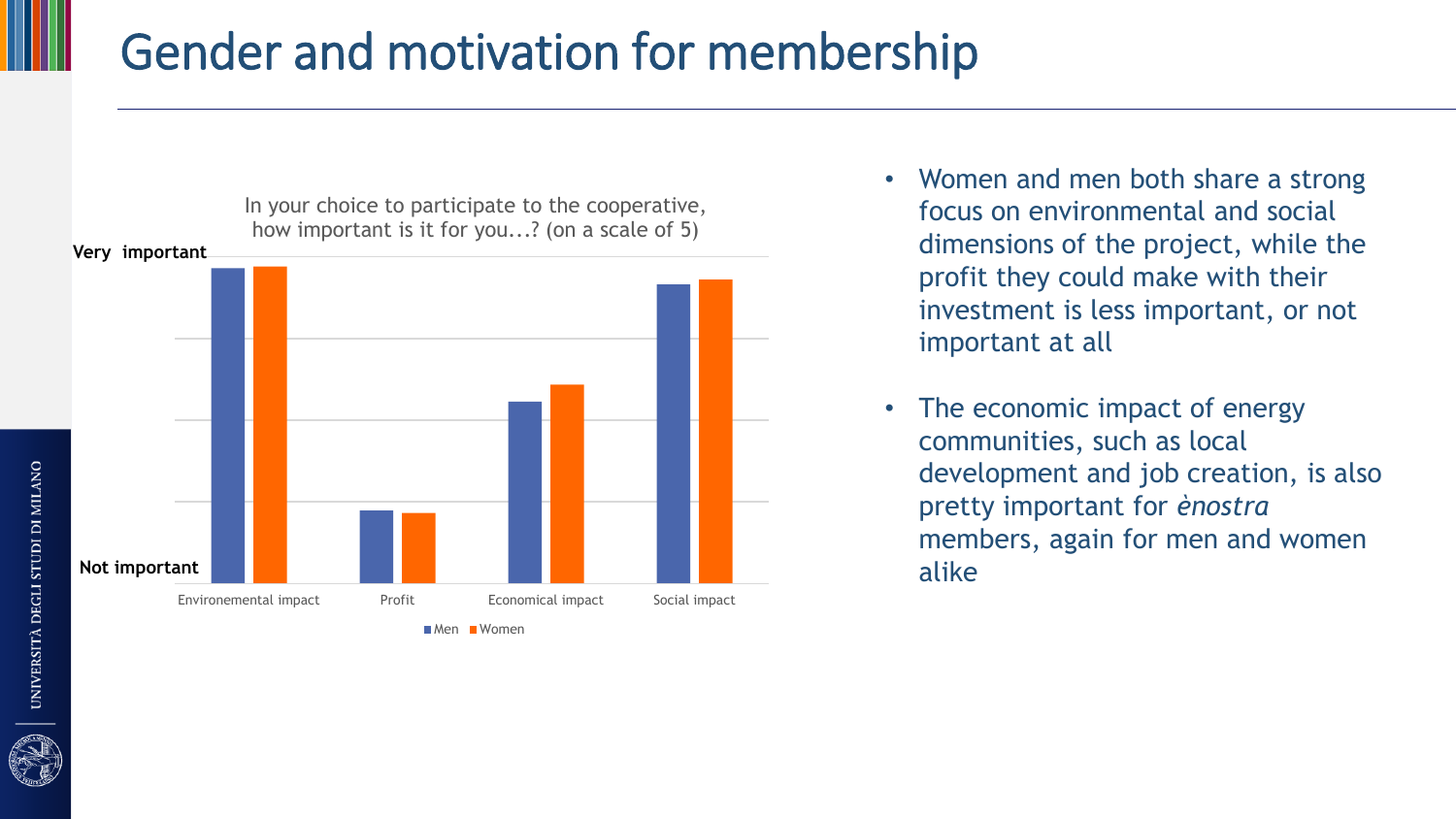#### Do women feel to be on a par with men in the cooperative?



- The cooperative is a friendly environment with people respectful in their exchanges: both men and women feel comfortable in expressing their own views during interactions with other members
- When analysed as a scale (with a Cronbach's alpha of 0.87), these items show that women's average score is slightly lower than men's, although this difference is not statistically significant

On a scale of 5, do you think that during interactions, men tend to take the floor...

**No**

Women Men

However, women think that men tend still to take the floor during the meetings, while men think they don't… **Yes**

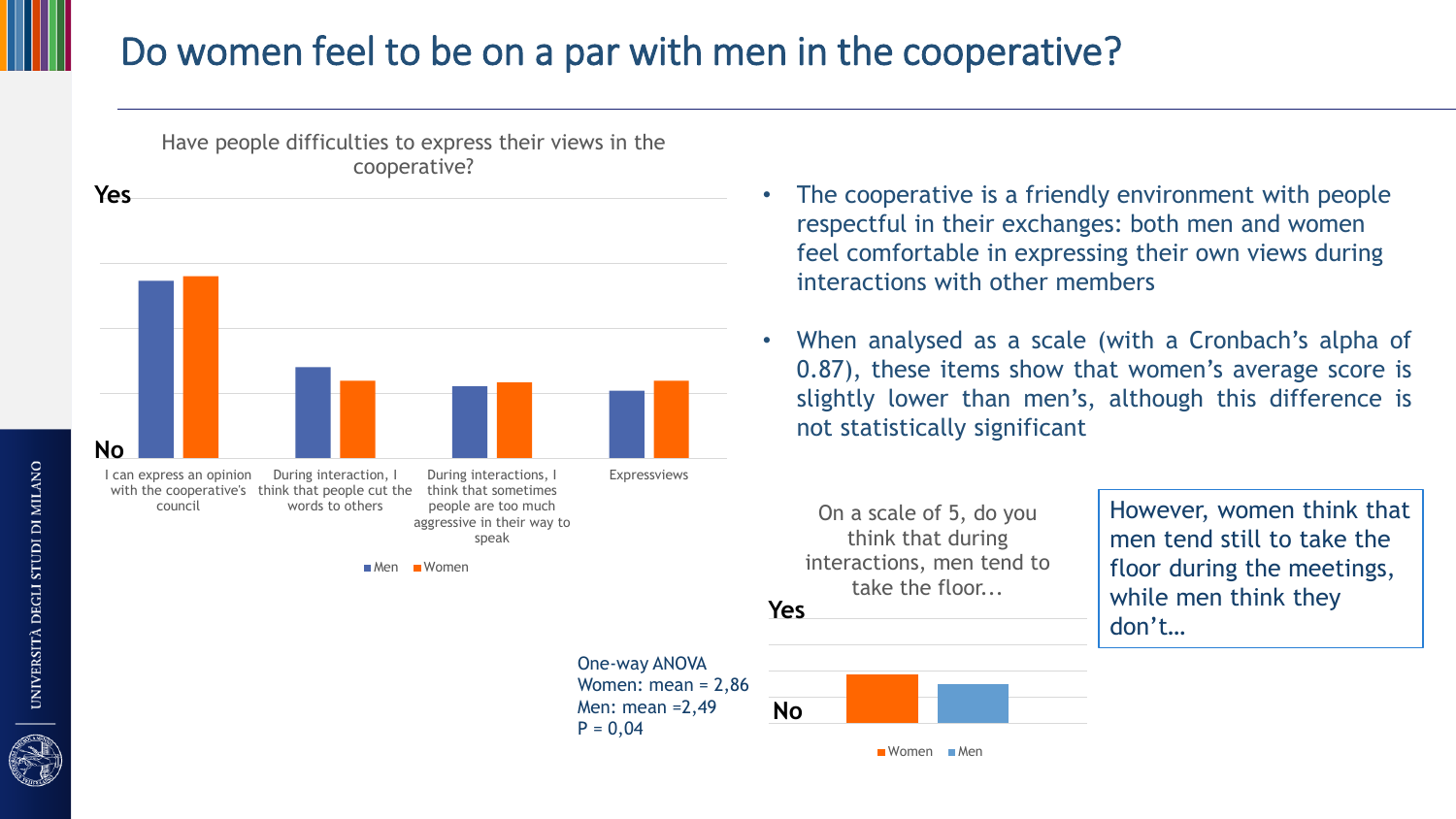#### Gender stereotypes



The cooperative has a good number of female technicians, who answer the help phone line. If you ever called that line, have you been surprised to discuss technical issues with a woman?



- A set of items investigated whether and to what extent respondents agree with gender stereotypes in the world of energy production
- The scale reliability (Cronbach's alpha) of this set of items it 0.75
- When analysed by gender, stereotypes are rather
- Moreover, we do not observe a gender difference on this scale.

Ènostra has a lot of women occupying technical functions in the cooperative. When asking for women occupying technical position, shareholders are not surprised at all to have to deal with a women on technical energetic issues either for men or women.

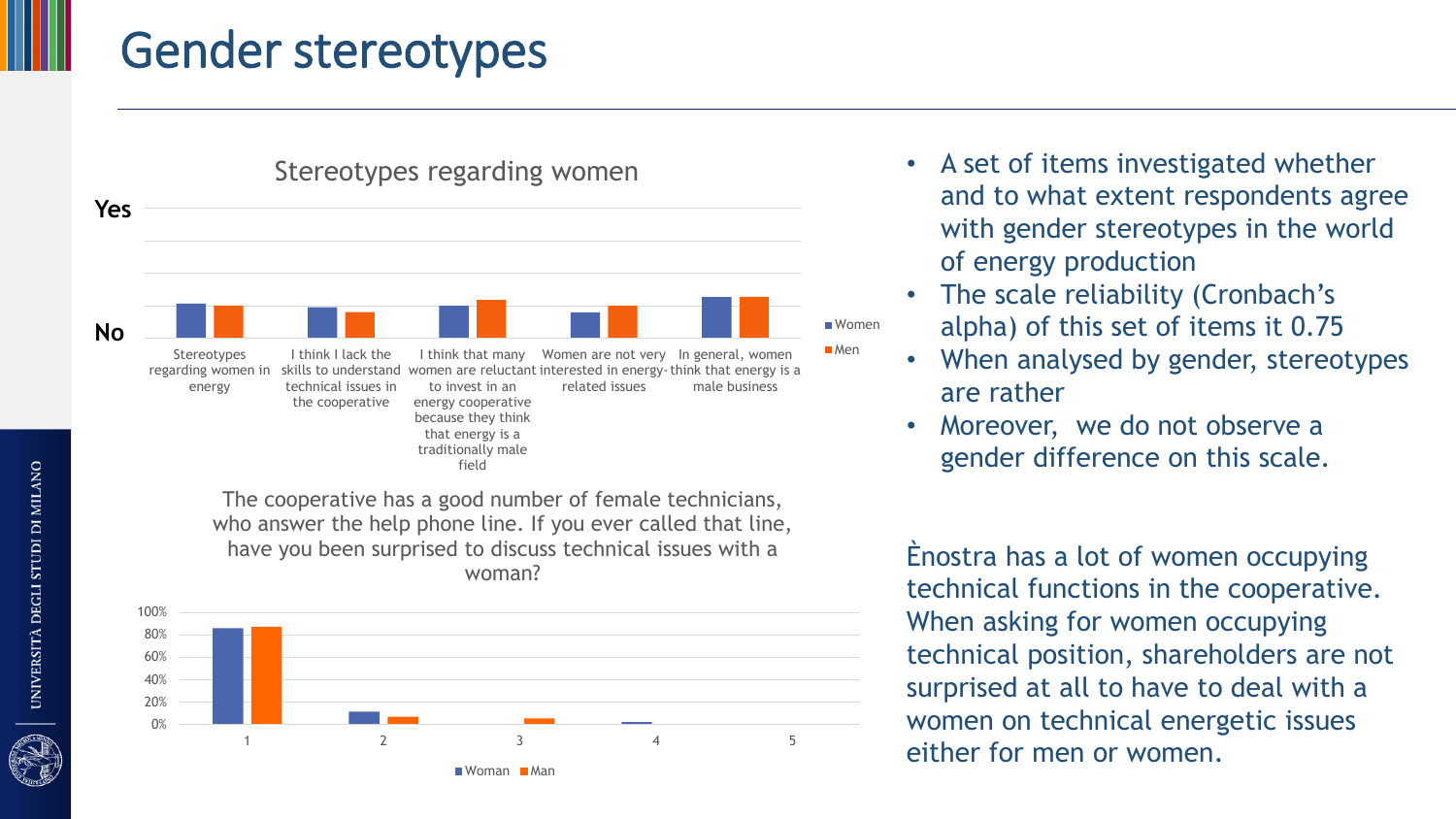## Self-efficacy indicators



Understand electricity distribution in our network





- When considering managerial issues in the cooperative (investment decisions and how management works), women and men show the same level of self-efficacy
- However, when technical issues are at stake, women say they are less able than men to understand them (and the difference is statistically significant)

![](_page_18_Picture_8.jpeg)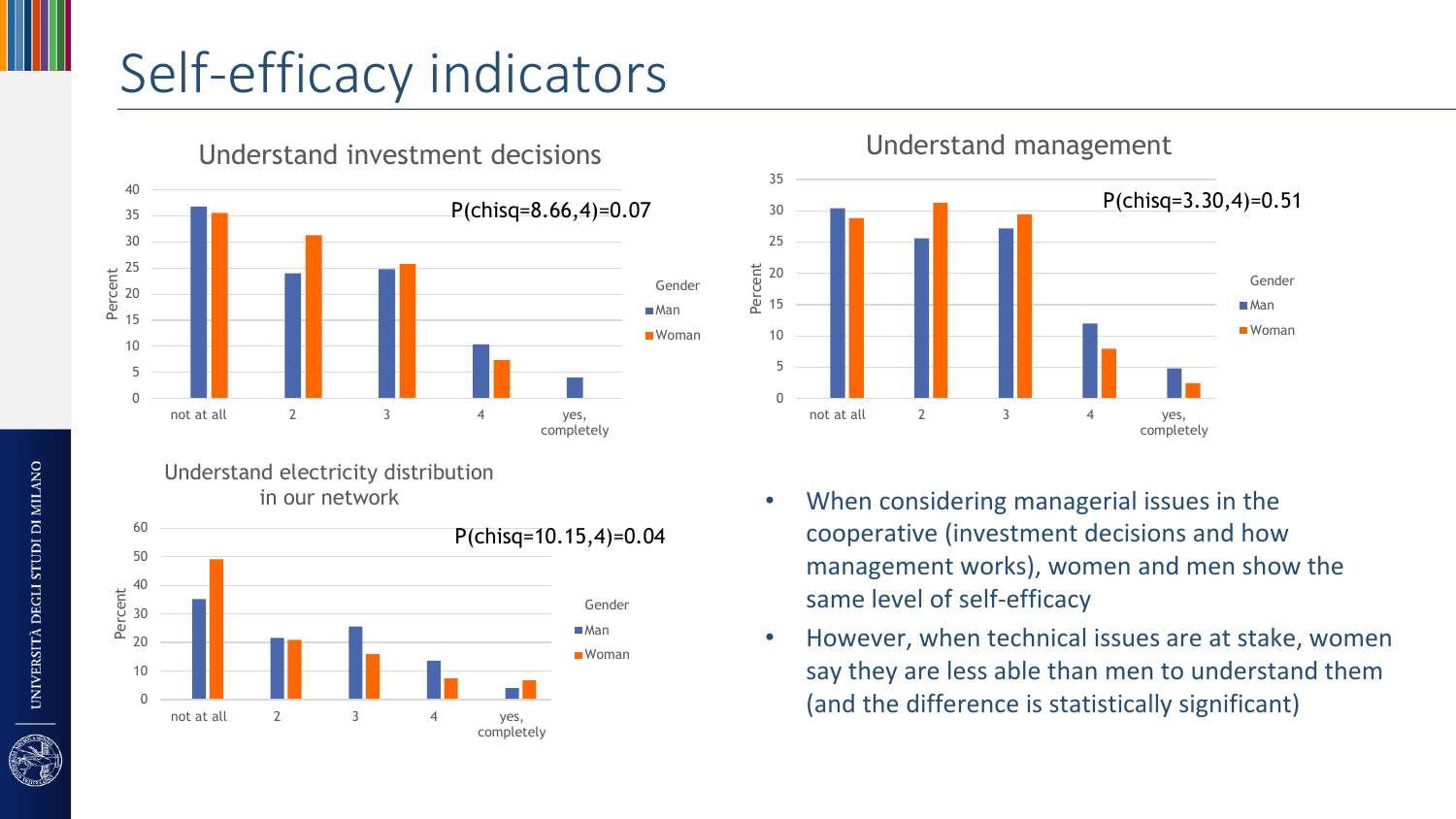## More on self-efficacy…

![](_page_19_Figure_1.jpeg)

Understand barriers to renewable energy

![](_page_19_Figure_3.jpeg)

- When we consider another couple of non-technical issues, again women and men feel to be equally able to deal with
- However, when we consider another couple of questions on technical issues, women and men show marked differences (next slide)

![](_page_19_Picture_7.jpeg)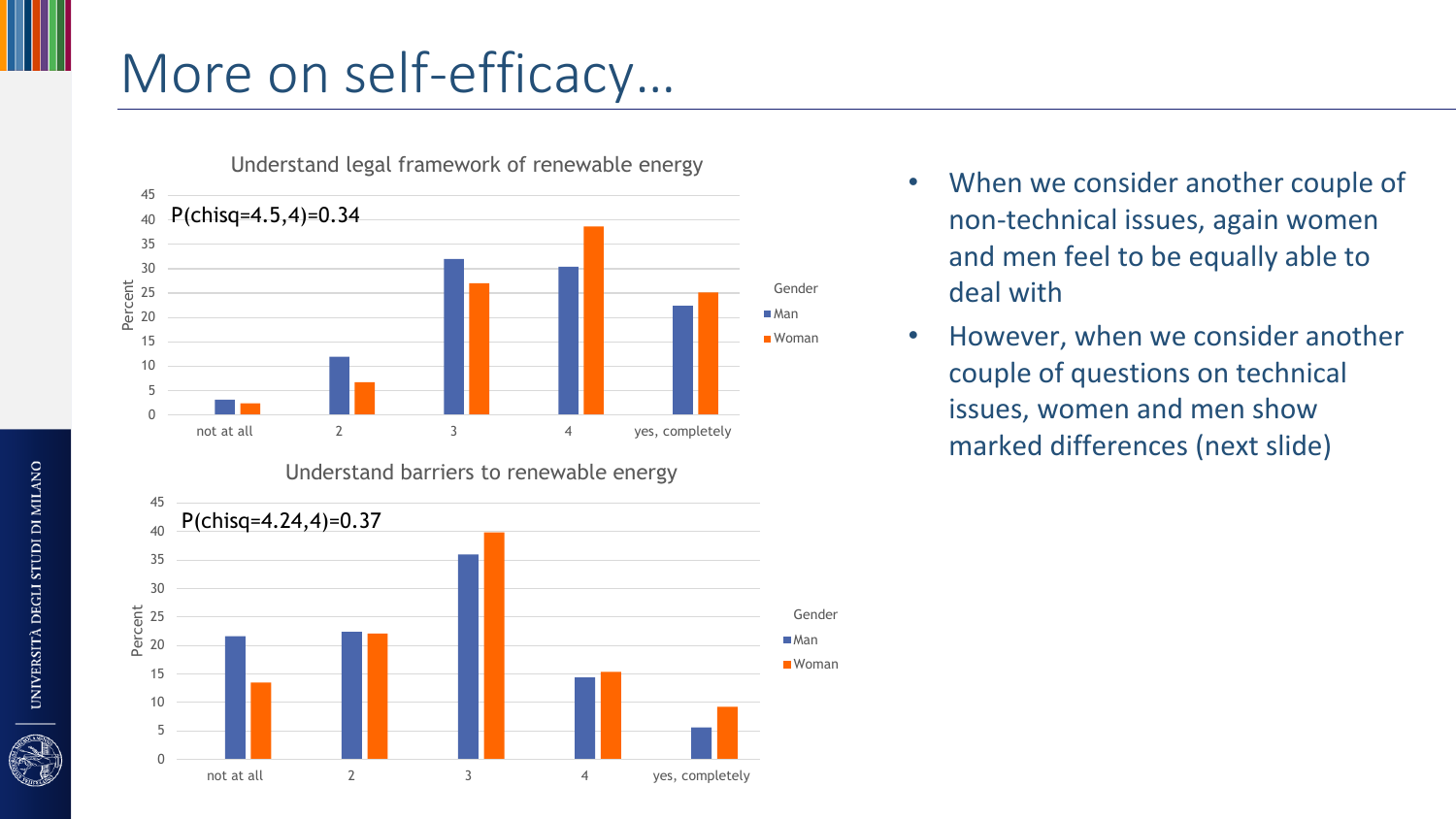## … with a difference

![](_page_20_Figure_1.jpeg)

#### **Easy to understand an eolic plant**

![](_page_20_Figure_3.jpeg)

- Here we see wide differences by gender, with men saying **more often** than women that it is completely easy for them to understand how eolic and photovoltaic plants work
- When controlled for whether respondents had energy among their fields of study (plus age and membership seniority), this difference persists, almost unaltered

![](_page_20_Picture_7.jpeg)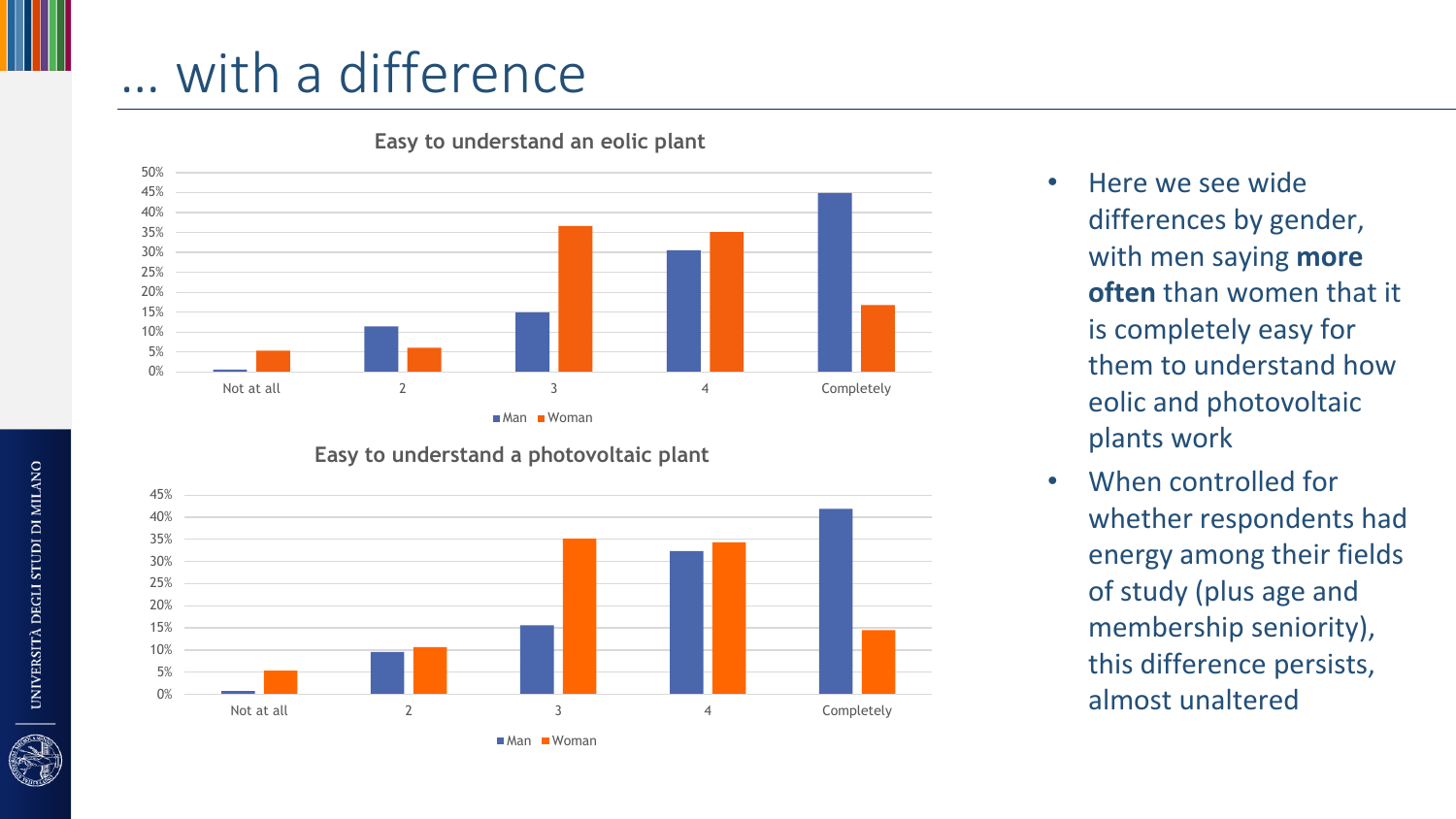## Taking part in the cooperative activities

![](_page_21_Figure_1.jpeg)

Activities done by members(%)

![](_page_21_Figure_3.jpeg)

Ha: diff  $< 0$ Women = 26,72%  $Men = 35.93%$ Pr  $(T < t) = 0.05$ One-way ANOVA  $P = 0,09$ 

- Men and women show a different pattern of participation in *ènostra* activities
- On one side, women tend to attend meetings less often than men
- On the other side, women are more likely to attend courses to improve their technical skills on renewable energy, while men are more likely to engage in activities to make the cooperative known and to attend seminars

Women Men

![](_page_21_Picture_10.jpeg)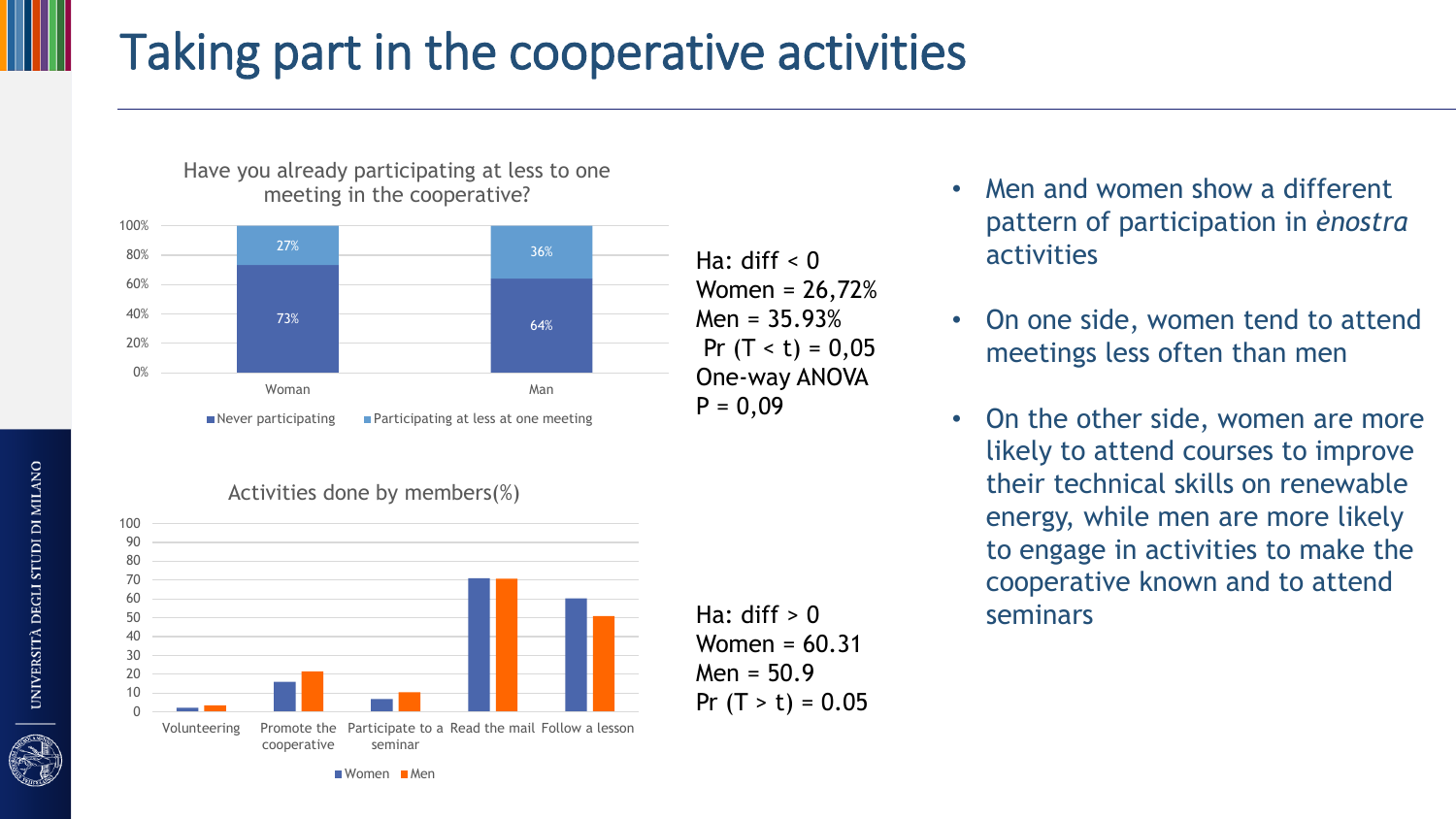#### Taking part in the cooperative activities

**Amount invested in the cooperative**

![](_page_22_Figure_2.jpeg)

#### One point to stress is also that investing is more difficult for women.

![](_page_22_Picture_5.jpeg)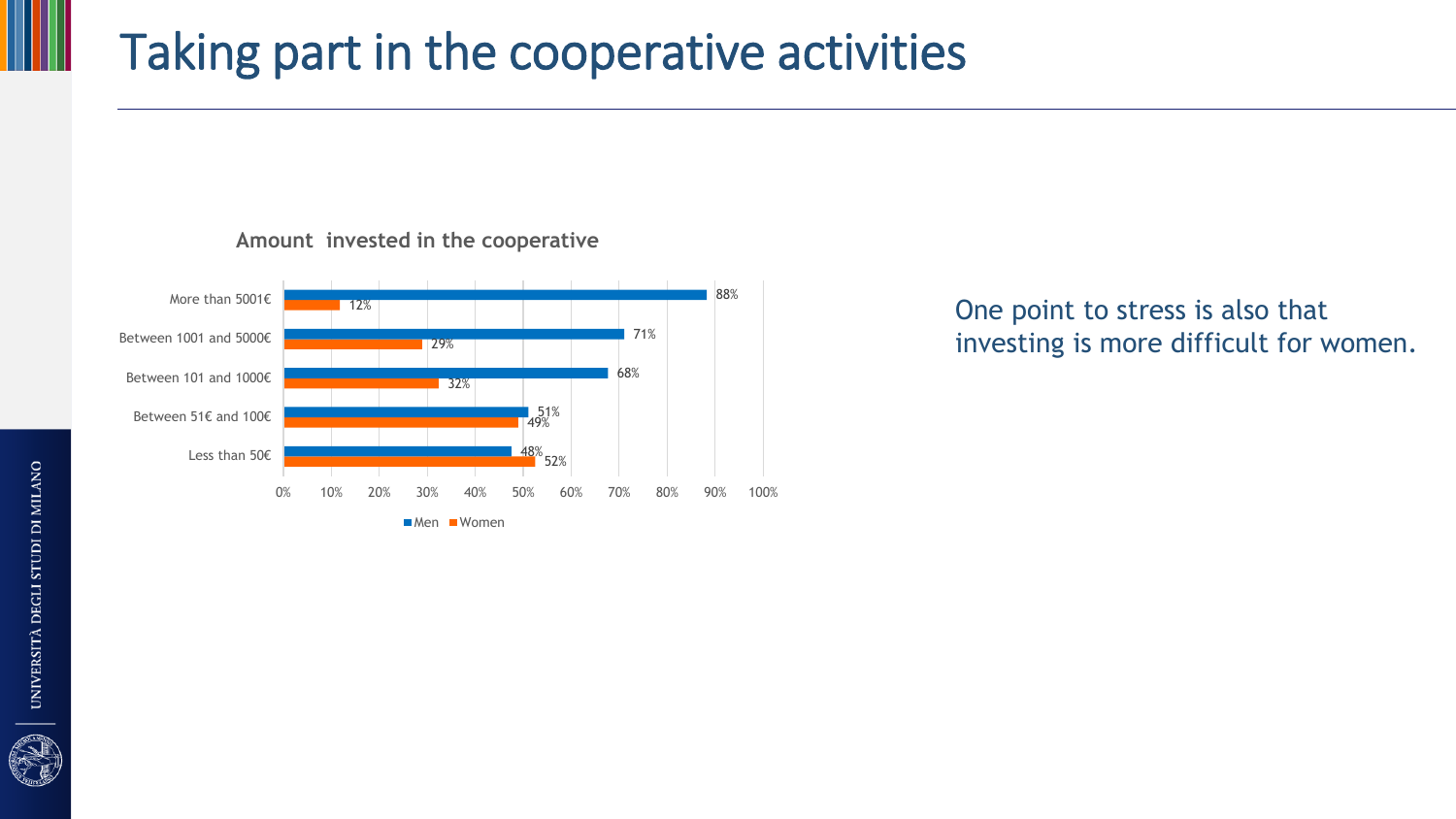## Role modelling?

![](_page_23_Figure_1.jpeg)

- Women think that having a woman as the cooperative president helps to attract more women as investors, while men think so less often
- Moreover, in female respondents' opinion, a female president is a factor that fosters their trust in the cooperative – in men's opinion too, but less often

![](_page_23_Picture_5.jpeg)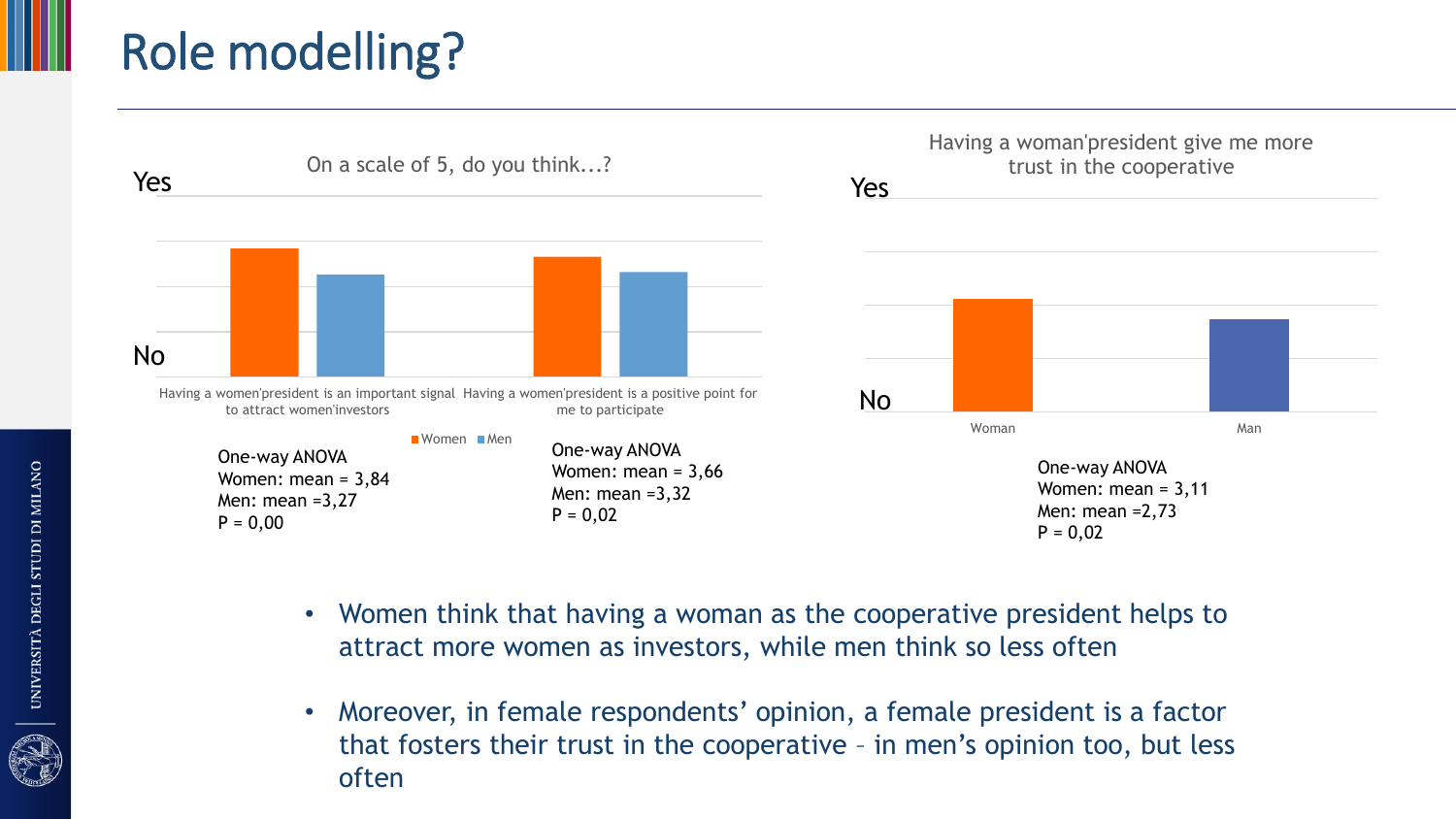#### More on role modelling

![](_page_24_Figure_1.jpeg)

 $\blacksquare$  Woman  $\blacksquare$  Man

One-way ANOVA Women: mean = 3,31 Men: mean =2,85  $P = 0,01$ 

- as a role modelling, since it seems to be connected to women's views on women in the energy field, especially concerning the role they could play and jobs with responsibility they could get
- This is also true for men, albeit to a lesser extent

UNIVERSITÀ DEGLI STUDI DI MILANO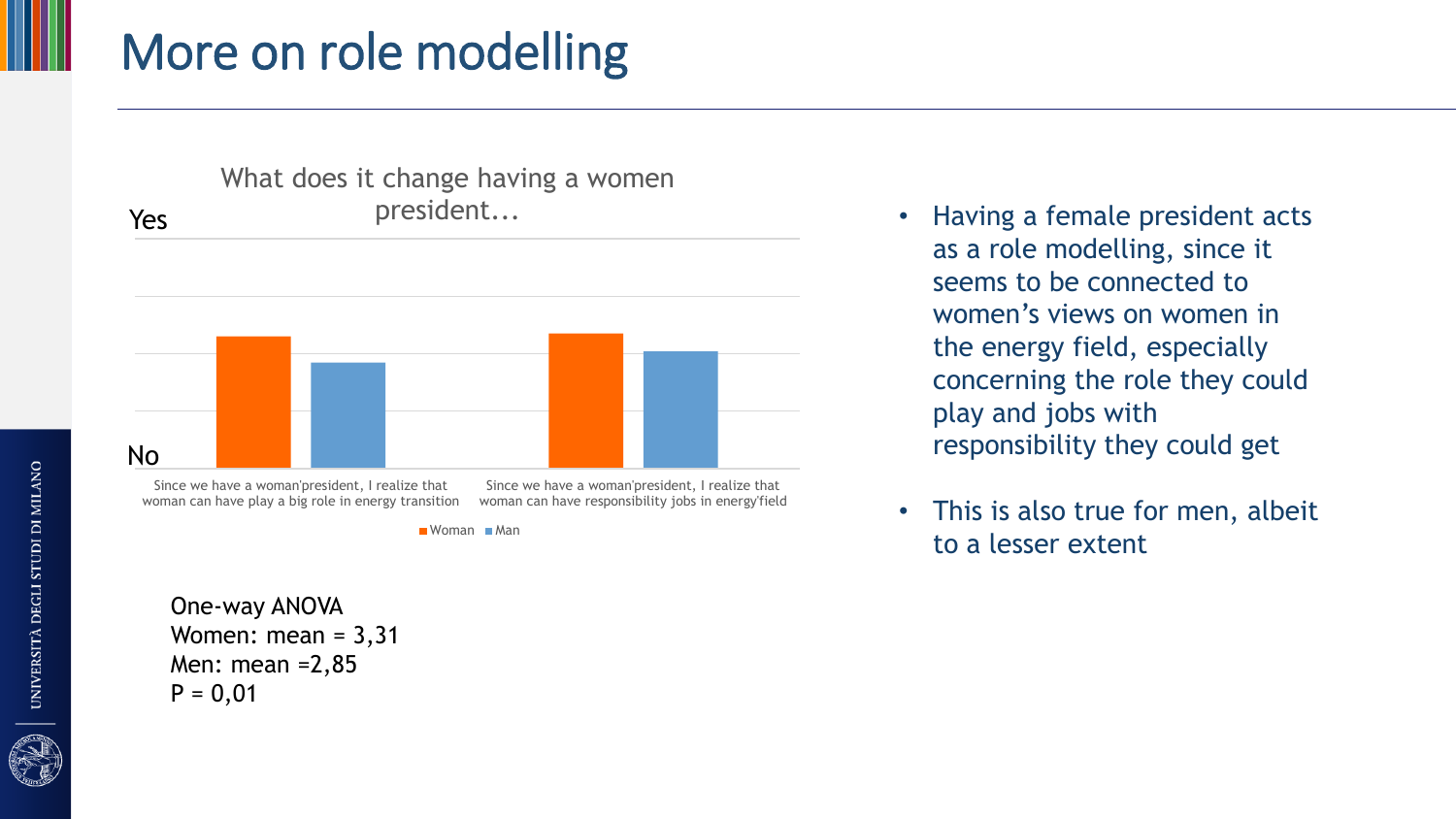#### "Women's wonderful effect"

![](_page_25_Figure_1.jpeg)

![](_page_25_Figure_2.jpeg)

One-way ANOVA Women: mean =  $3,76$ Men: mean =3,41  $P = 0,01$ 

- Our respondents agree that having women in the executive board of the cooperative brings less competition and more collaboration – a new relational style in energy communities?
- A belief shared more by women than men

![](_page_25_Picture_7.jpeg)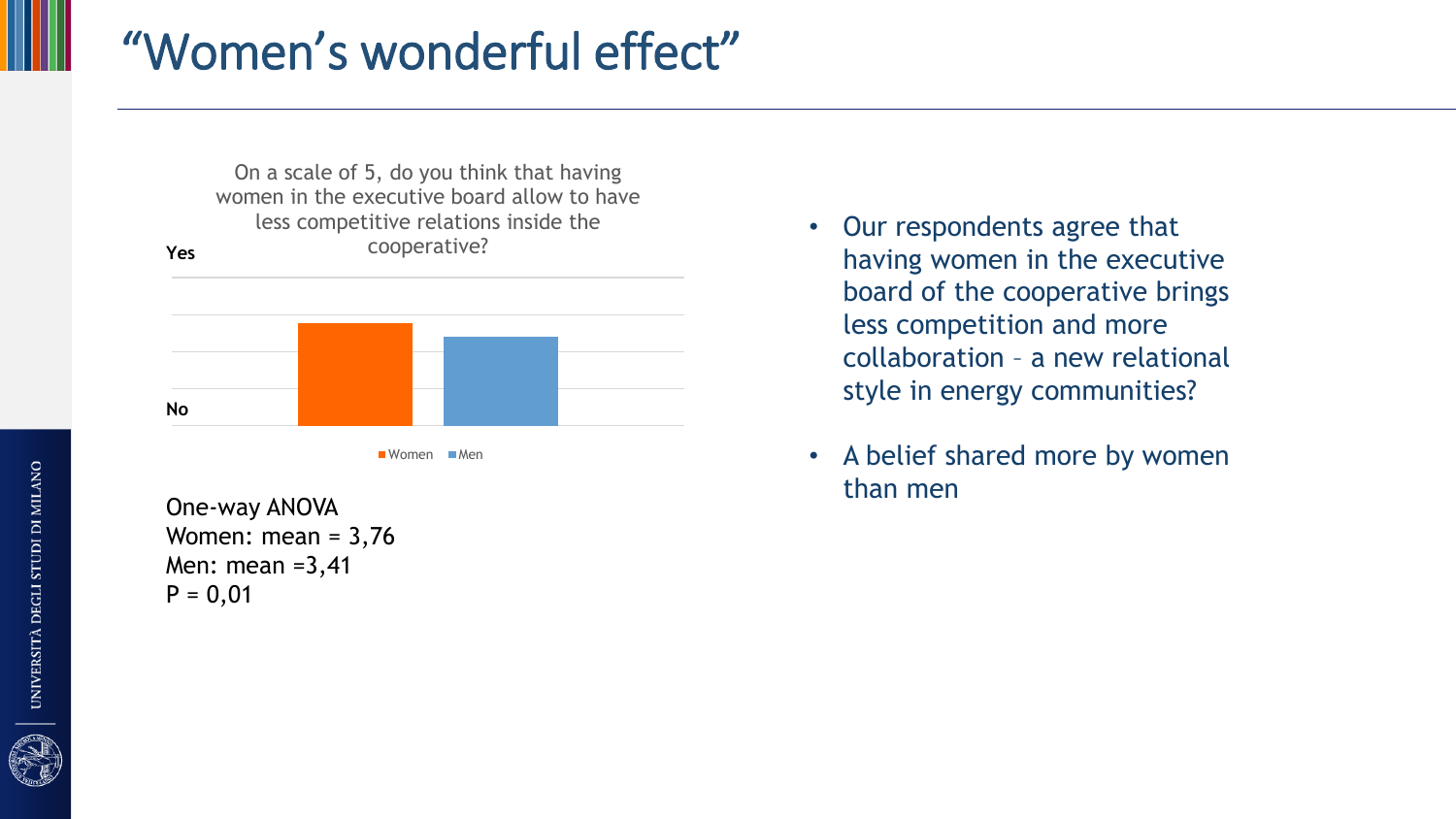### Conclusion

- More is still to be done is analysing the data with more complex conceptual and statistical models
- Nonetheless, so far our data show that the energy world as far as *ènostra* is concerned – is gender-neutral on many respects (motivation for becoming members, exchanging views)
- On the other side, gender (self)stereotyping is to some extent present, especially regarding womens'trust on their competencies
- *Ènostra* proves to be a woman-friendly environment, and as such is a role model in itself for bringing more women in the energy field, thus increasing its inclusiveness and democracy

![](_page_26_Picture_5.jpeg)